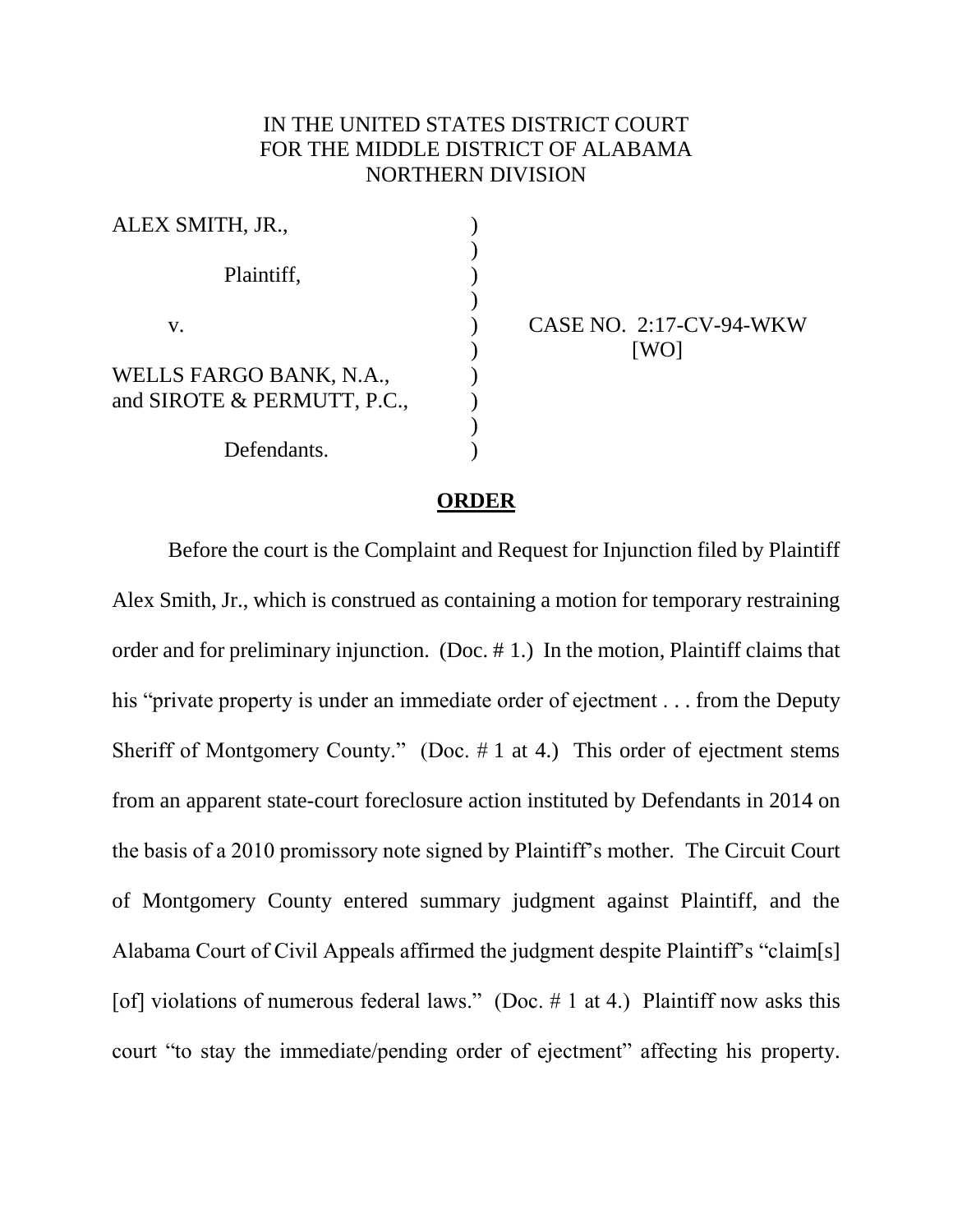(Doc. # 1 at 5.) Upon careful consideration, the motion for temporary restraining order will be denied and the motion for preliminary injunction will be referred to the Magistrate Judge.

Rule 65(b) of the Federal Rules of Civil Procedure governs requests for temporary restraining orders. Of relevance here, Rule 65(b) imposes two requirements on a movant who seeks the issuance of a temporary restraining order "without written or oral notice to the adverse party or its attorney." Fed. R. Civ. P. 65(b). First, "specific facts in an affidavit or a verified complaint clearly [must] show that immediate and irreparable injury, loss, or damage will result to the movant before the adverse party can be heard in opposition." *Id.* at 65(b)(1)(A). Second, the movant must "certif[y] in writing any efforts made to give notice and the reasons why it should not be required." *Id.* at  $65(b)(1)(B)$ .

Plaintiff has neither verified his complaint nor shown specific facts in an affidavit that "clearly show that immediate and irreparable injury, loss, or damage will result" from the short delay required to give notice to Defendants. His motion also does not include the required certification. Because Plaintiff has failed to abide by the procedural requirements of Rule 65(b), his motion for temporary restraining order will be denied, and a ruling on Plaintiff's motion for preliminary injunction will be reserved until such time that Defendants have been given an opportunity to be heard.